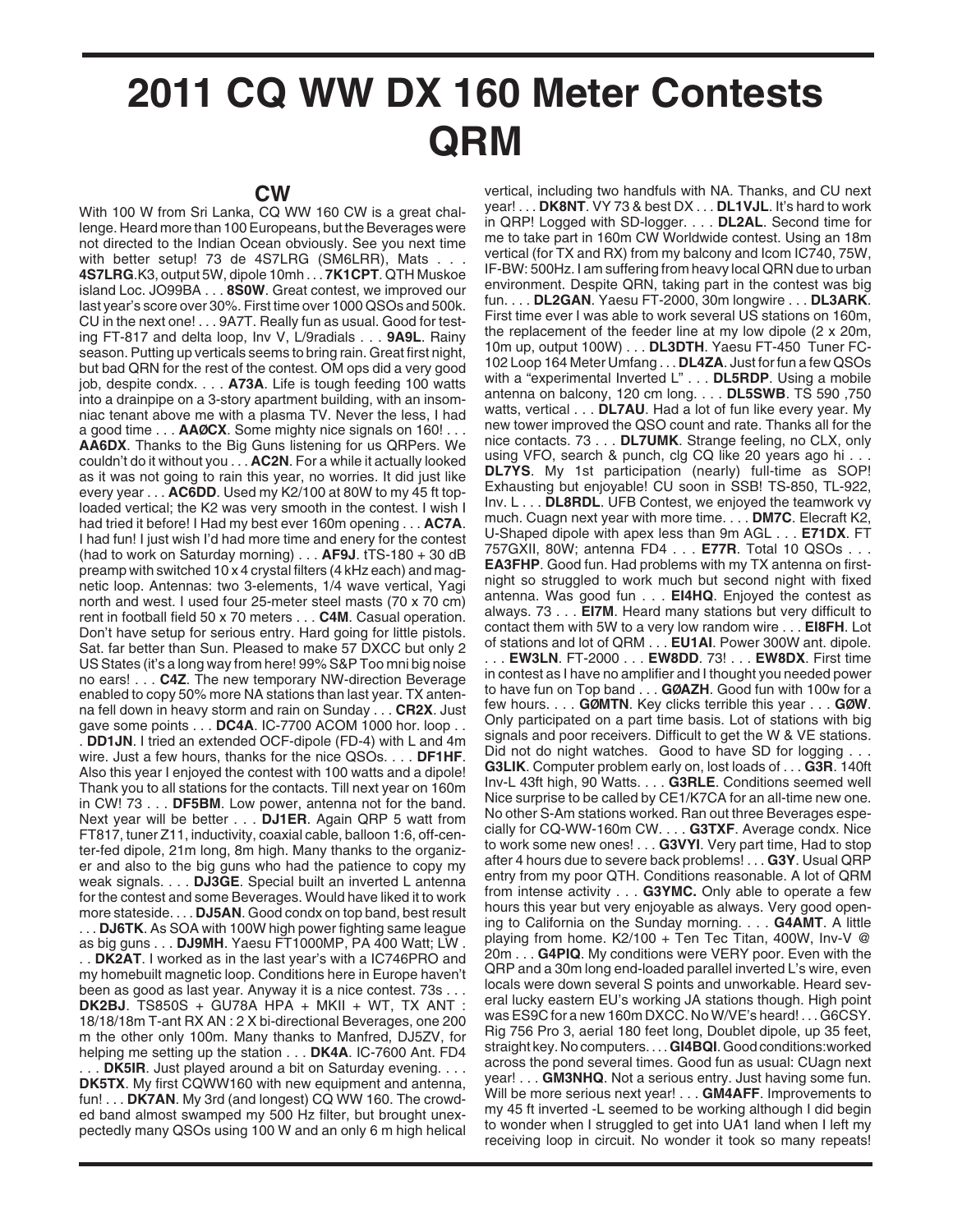Getting up early helps when the alarm works. Forget a new rig get a clock . . . **GM4UBJ**. Conditions better than last year except for lack of Asians. More QSOs, less mults. Getting too old for this lark! . . . **GW3JXN**. IC738, NF filter, dipole 10m up . . . **HA1BC**. FT990, dipole . . . **HA3OD**. ICOM756PRO, 100 watts out, dipole

. . . **HA6NL**. FT-1000D, TL-922, 27mH vertical, Beverages . . . **HA8IE**. 1KW ACOM 2000A, K3, dipole @ 13m 2x25m . . . **HB9CVQ.** Transceiver Drake TR7A (Power 100 Watts) . . . **HB9HQX**. Kenwood TS-570D, 100w, 25 m wire . . . **HB9SVT**. Half sloper, dipole, 500W . . . **HB9TSW**. Full time running, not any S&P . . . **HG2011E**. FT-920,1400W vertical, dipole, and 5x Bevs. . . . **HG5A**. IC765, inverted V (TX), K9AY (RX) . . . **HG6V**. I'm not a CW guy, but at least can bring the multiplier to everyone who needs it. FTt950 on top band surprising performance .

. . **HI3TEJ**. Condition first night not great, could not get any replies from strong European stations. Second night condition reversed, had many callers who were to week to copy. QRN was always a problem that seemed to come from the north. Most stations worked were north and northeast direction, with just a few from central Europe, no African stations heard. TX antenna 80 foot dipole, RX antenna two EWE's one pointing north and the other east. Transceiver Kenwood TS940S. Missed last two hours because of a power cut . . . **HSØZEE**. During the contest I found problems. My inverted L antenna mismatch I can't fix because heavy rain, I can run QRP power only. . . . **HS8JYX**. Nice propagation. Heavy snow storm ruined the second night. Highlights were being able to work JT5DX and being called by W6DF from California at my sunrise . . . **I2WIJ**. Only few hours, just for fun. . . . **IKØHBN**. Nice contes ! IC756PRO3 + Inverted L + Beverages + K9AY . . . **IKØXBX**. Nice to be again on 160m. I tried a simple inverted L antenna 12m high, about 8m horizontal in a city lot at my QTH. I also used my new TS-590S and tested a BLA1000 MosFET linear amplifier by RM Italy at full legal power. I used PC QARTest software and Vibroplex paddle key. Just a few hours of operating that I enjoyed very much. . . . **IK4AUY**. FT817 (5 watt), inverted V trap dipole . . . **IV3AOL**. 160m band is very hard. My antenna is Windom and power 80W. . . . **IZ5GRS**. just for fun, see to the next . . . **IZ5MOQ**. Just little time dedicated to this nice and difficult contest! It was a good chance to test my simple antenna and to find more stuff to improve my conditions! I'm new in the Top Band! 73 and see you on 160m! . . . **IZ7KHR**. This was my first activity on the 160m in Djibouti. I recently bought a 43ft S9V vertical antenna with an additional coil for 160m . . . **J28AA**. We enjoyed a contest this year. Thank you! . . . **JAØZRY**. I enjoyed the contest. . . . **JA1FGB**. I enjoyed the contest. . . . **JA1PTJ**. I enjoyed the QSOs by 5W. . . . **JA4GNK**. I enjoyed the contest. . . . **JA6FFK**. I enjoyed the contest. . . . **JA7CPW**. I participated in single-op low power. I was using my antenna only 4m length Micro Vert antenna on my condominium's balcony and using K3 bearfoot! The condition was poor, but QRM decreased compared with last year. But the condition JA between EU was good at EU sunset time. The condition between JA and U.S.A. was very poor this year. QSOs with 130 stations last year but 140 QSOs this year. K3 tranceiver is the best for 160m band . . . **JE1SPY**. Thanks to sleepy sun, we still enjoy DX contest on Top band. 1kW + end-loaded vertical dipole. . . . **JH3PRR**. Great Contest. . . . **JH4UYB**. Sometimes good condx . . . **JK1MZT**. 73! from Mongolia! . . . **JT1DA**. Had some setup problems then the receive antenna relay became intermittent. Nursed along and got a couple of hours of operating between trying to troubleshoot. Then it finally died. Fun contest. Sorry for the alligator performance, especially into Europe. 73,Scott KØDQ @ W4RX . . . **KØDQ**. Thanks to all of those who worked so hard to pull out my weak signal! . . . **KØKT**. Conditions were not great here but had fun anyway! . . . **KØPK**. Great fun, espe-

cially as sunrise swept across Europe . . . **K1TO**. Great fun, surprised at the amount of activity and the quiet conditions. . . . **K3HX**. Had fun despite tough time digging out DX. . . . **K3TC**. Greetings from my new QTH in Florida . . . **K3TW/4.** I did not have much time to operate, but fun! . . . **K4EOR**. Second attempt at 160 meter contest and much improved results. Learning new things about topband all the time. . . . **K4UWH**. Conditions were pretty good, just could not put the needed time in! Where was SD? . . . **K4WI**. Line noise still a big problem, but I gave it a shot.

. . . **K5RX**. Wow! A personal best, with my 40M Delta Loop on 160 . . . **K6CSL**. FB Contest. Hope to see everyone again next year. Vy 73 . . . **K6KQV**. Lost second day morning opening due to power outage! . . . K6TA. The second evening extremely strong power system noise suddenly came on and covered most of the weaker stations. The next 3 hours were spent driving around trying to pinpoint the source. The interference continued all night long. Because of this, I decided to drop out of the contest and submit just a check log. . . . **K7NJ**. Didn't really try to hit the maximum 30 hour allowed mark, but made it to a little over 20 hours. I did manage to work all states which is always a sub-goal of mine. Lots of activity, and as always I am very glad to be able to hand out SD to all comers. I had several EU stations contact me via e-mail to inform me that I had been heard, but they just could not raise me. Thanks to all who copied my 100W. Looks like I will be installing a serious RX antenna come Spring. Had a great time though, and I appreciate the contest sponsors holding this, and other shindigs, especially the digital events, every year. . . . **K7RE**. In spite of S9 noise had a wonderful time and was able to work all states and continents. A BIG thank you to all of the hams for their patience and repeats. . . . **K7SCX**. I could only participate for a couple of hours with my 8 m dipole on a 50 x 100 lot. But I could not help myself. I love this Top Band. TNX to all who dug me out of the noise . . . **K7VIT**. Personal best for this contest. Good openings to Europe both evenings. . . . **K8FC**. Conditions nearly as good as 2009 and 2010. Better the second night. We missed a few European multipliers, but glad to have 59 states & provinces including DC. . . . **K8GG**. Thanks for the great one! Wish I could have been on more. Sorry I missed all 50 states. A lot of good DX on, capped by two JAs . . . **K8GL**. Great Contest. A boy and his wire . . . **K8TS**. Conditions were good to very good in Illinois. Thanks for all the nice top band QSOs. The top band is still the "gentleman's band." 73 . . . **K9FO**. Amazingly good conditions. Must have been because for the first time I was able to work into Europe with my low inverted Vshaped dipole (50 ft apex . . . **K9JU**. A somewhat parttime effort. Due to unplanned surgery, I did not get all my Beverages up, only one 2-wire N/S. A 20 over S9 local electrical buzz was all over the band. Still, I managed to work a lot of DX and had a lot of fun! . . . **K9NR**. Just recovering from back surgery so not my best score. Worked one new country. . . . **K9WWT**. Exceptional fun! My first time ever operating on the Top Band and I enjoyed every minute, every logged contact. I want to be there next year at sunrise to enjoy grayline enhancement. Best results! . . . **KA3DRR**. Glad to finally do a contest on 160. . . . **KB8TYJ**. This contest just keeps getting better! . . . **KC2LSD**. Not enough time to play... . . . **KD3HN**. Great opportunity to test my limited 160M antenna. . . . **KD3TB**. ICOM IC-718, wire vertical 25 ft high . . . **KE5LQ**. IC-7200 with LDG IT-100 autotuner, TX/RX 160m full wave horizontal loop, 12 ft AGL avg. Logging: N1MM. This contest proves my loop is a nice cloud burner on 160m. WAS + NA + SA, only EU was CR2X, no OC, AS, AF. Did a reasonable job running stations, mostly from CA (the state, not the country). At start of second day, noticed SWR was widely varying. A quick check outside showed the feedpoint resting on my fence! Hammer, nail and a few minutes later, problem solved. . . . **KE7DX**. KH6ZM station . . . **KH6CC**. Ops way over the hill . . . **KJØG**. Operated low power, submiited as high due to assisted. . . . KM9M. Created manually from hand written log written by

Ken Rawlings . . . **KV5Y**. From my point of view, conditions were great both nights. I had very low noise levels for 160 except for a bit of snow static the second night. I have a feeling that we will see some records broke this year. It's hard to believe that I had EU calling me with my 100 watt signal. That 27 ft K6MM verti-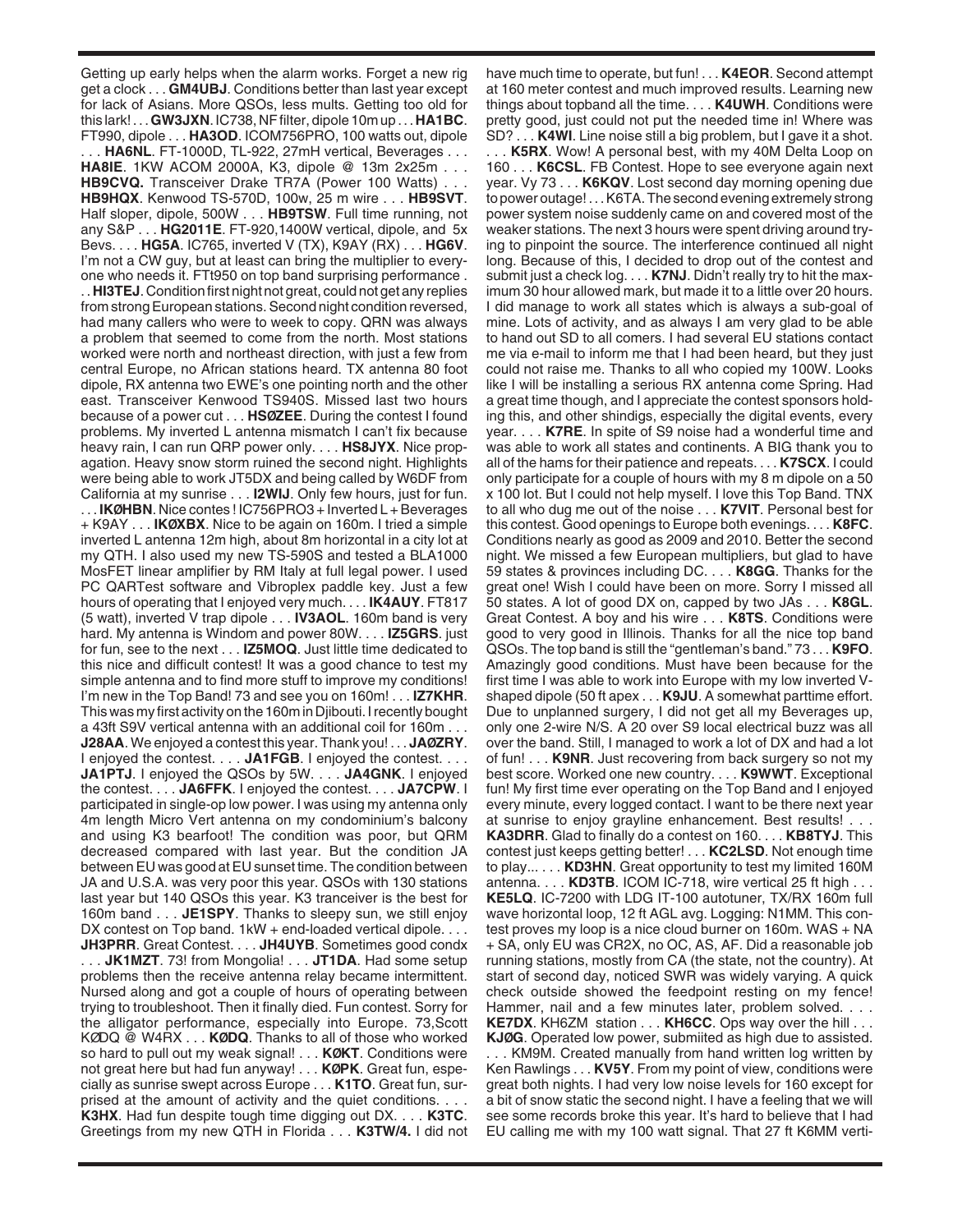cal is quite an antenna. I had a ton of fun and will mark this event on my calendar for next year. Thanks for all of the Q's. TenTen Jupiter (100 watts) 27 ft vertical, software N1MM . . . **KV8Q**. Moved up to 100w for this year. But it didn't make a big difference in the score. Conditions just weren't as fantastic this time. Still a lot of fun. . . . **KX7L**. Tnx to all for another fun contest weekend. Cu you all next time. . . . **LA7JO**. A very interesting experience with a sloping dipole! Although in the aurora zone, being 300 km north of the Arctic Circle in north Norway, it was worth it . . . **LA8UL**. It's not easy to deal with the dupes at my age of 92. . . . **LY1BX**. Inverted L antenna for 160 metre band. There are 32 radials. RX antennas: 3 reversible Beverages . . . **LY1G**. IC-736, dipole . . . **LY2SA**. Casual LP operation for some periods on Saturday only. Was impressed by VY2ZM, K1LZ, W2GD, W4AN, K1DG signals going and going long long after local sun . . . **LY4U**. Not an entirely serious effort this year due to other commitments. Conditions from here at least not as good as the previous two years, except for a wonderful run to CA and some SW states on Sunday morning. . . . **M5O**. Equipment K3 + PA + 33m vertical + Inv. Vee + RX antennas. . . . **M6T**. Had a good contest, with a large number of USA, even though conditions didn't seem so special at times! . . . **MD4K**. Almost entirely S&P with a few spells of not very good runs. 45 foot Inverted L, 400w, noisy QTH. Fantastic conditions to US after daybreak. Worked 3 stations in AZ and one in CA. Never heard them before now so delighted. . . . **MMØGPZ**. Lots of fun this year. Unfortunately, family obligations and a couple of nights lack of sleep prior to the contest hindered my efforts this year. I missed AK, ID, MS, and OR for the WAS on 160 in a single contest. I really enjoyed the K3 in this contest. Nice to start the contest off with fellow MGEF contester K1EP in the log as #1. I was thrilled to actually have my little 100W station find a run freq. Thanks to all of the fellow PVRC members for the points. Thanks to the DX that struggled to hear my signal! Radio: K3 #4939, 80m dipole as a Marconi T @ 60ft., MicroKeyer II & Writelog . . . **N1SZ**. Great conditions I thought, low noise. 100 watts and an L at 50 feet with 4 radials at 8 feet did more than I thought it could. Thanks to all the guys and gals who heard me. I felt loud. It must have been all the snow under the radials this year. I was very happy to work 20 DX countries and even happier when I relalized that 7 of them were all time new ones on 160. I am still working toward DXCC on 160 but this contest sure helped me get closer. . . . **N2FF**. Nice conditions and lots of Qs. 73 all . . . **N3CR**. Not a bad score for only a 30 ft longwire! . . . **N3JNX**. Started the contest on time, but rushed and fatigued after plowing heavy snow off my long driveway and coping with a 21-hr. power failure Wed. night to Thurs. evening. Marvel and a wonder snow broke no antennas. Lots of NA QSOs first night, but 15 fewer mults than last year: propagation to EU was just so-so. EU much better second night: got 9 more mults. than second night last year. Wound up with 3 more QSO points but 6 fewer mults than in 2010, so score about 6% lower. Fun to work KH6 near the end of the contest: that does not happen every year on 160. Missed ID and MS. . . . **N3UM**. Good conditions, lots of activity, lots of fun. . . . **N4ARO**. Thanks to AA4QU again for the use of his station location and the support for preparing for the contest. Conditions were incredible, no noise issues . . . **N4AX**. Enjoyed the brief time I got to play. . . . **N4NTO**. Personal score up from last year. More Qs but less states/prov and countries. Lots of fun. This is my favorite of all contest despite having a small station. Best DX: RAØFF on Sunday morning after my sunrise . . . **N4PN**. Great contest. Got more contacts than I expected . . . **N5KWN**. I worked more EU this contest than previously and I think it must have been due to the K9AY Loop finally in place. It doesn't hear as well as some of the Beverages I have used operating from other locations, but it does seem to give the ears a rest and reduce fatigue. Thanks to all for the QSOs. . . . **N5XJ**. Would have been Low Power Un-assisted, but I succumbed to the siren call of DX spots in my last hour of operating. Fun both ways. . . . **N6LL**. My

first 160m contest. It was a blast loading my XM240 for 100w of drive using an old MFJ-941D tuner. . . . **N6WIN**. Thanks K8MK for the use of the antenna. . . . **N8VW**. Had fun, my very first 160M contest! . . . **N8YOH**. I just operated a little over 3 hours, due to other obligations. My antenna really stinks: a tuned 80m. inverted vee with the apex at 45 feet . . . **NDØC**. 45 years a ham. First submission. Not last! . . . **NF7R**. A short effort, weekend not available, and a bit of cherrypicking. . . . **NI6T**. In 25 years as a ham this was my first time ever on 160 from my own station. I put up an improvised dipole around my house each leg 130 feet long. I had to keep it QRP to prevent RFI. Had a blast! . . . **NK5G**. Not much of an antenna for 160 this year. Best results when I tied two ends of 80 meter doublet window line together and fed it with a tuner as a long wire . . . **NO2D**. Great fun as always. Condx seemed fair the first night, but better the second. Path to Asia didn't seem good Saturday morning and unfortunately the op zonked out prior to Sunday morning! Tks to Steve & Carolyn for enabling my habit! . . . **NR4M**. I only could work Friday night, but had a great time. . . . **NU4I**. First time to use bidirectional Beverages. Great improvement but still not 100% satisfied. Cu agn next year . . . **OE2S**. IC7000, 100 Watt, dipole 2 x 40 m inverted V, wireman feede . . . **OE5JKL**. Marginal conditions to North America. Very challenging with low power from OH. A high credit to most of the big guns of having clean signals . . . **OH5TS**. FT1000MP, 100W, LW41m . . . **OK1DOL**. IC 718, 5W out, Inverted L . . . **OK1FAO**. Elecraft K2-5W,ant LW 42m . . . **OK1FKD**. Kenwood TS570 D, 100W, dipole 2x36m 14m up, loop 160m 5m up. . . . **OK1HPP**. Thanks for the nice contest. TRX TS430, 80W, G5RV . . . **OK1KZ**. K3, Windom . . . **OK1LO**. FT 897, 100 watt, Delta de V8 . . . **OK1MZB**. Nice contest . . . **OK1NE.** Elecraft K2, 5W, Inverted Vee . . . **OK1WF**. FT-277E, L20m . . . **OK2ABU**. Transceiver TS2000 (power 100W), antenna FD6 . . . **OK2BHL**. FT-897, antenna LW 30m . . . **OK2BME**. IC735, 5RV

. . . **OK2BNF**. FT-277E, dipole . . . **OK2KFK**. IC 756, invert L . . . **OK2PTS.** K3, 100 W out, 50m LW. I have few QSOs only, that I wkd also in REF CW contest . . . **OK2QX**. Transceiver FT897D (power 100W) delta loop 160M . . . **OK2RDI**. Bad luck this year with TX problem causing much reduced output and frequent shutting off the PA. Operating time 21 hours, K3, due to a fault later replaced by K2, Acom PA, 27m vertical, 2 Beverages and K9AY loop. Condx were better on Sunday, the highlights were XE1RCS with great signal at my sunrise, two C6, and JT5DX. Missed most of other multipliers. As usual the JA window 1810- 25 was a horrible mess of huge signals and clicks so after working two JAs I gave up and moved further up the band. Only 137 DX QSOs, very poor result compared to previous years. Thanks everyone for the QSOs and see you next time. . . . **OLØA**. Only parttime operation with a lot of sleep/relax. Had an accident Friday evening shortly before kickoff, pain in my shoulder was not compatible with sitting in one chair for 30 hours. . . . **OLØW**. My first call renewed after 20 yrs again. . . . **OL1BVR**. Vertical 25m . . . **OL1M**. 47m vert + Bev 4x345m to NA 345m to JA 160m to west 160m to east -random piece of wire about 80m long . . . **OL4A**. TS-850S/AT, 100W, Half Sloper . . . **OMØWR**. Sri,new poblems with antenna . . . **OM3BA**. Yaesu FT-857D, 100W, 41 m LW . . . **OM4DN**. Transceiver Yaesu FT-897 (power 100 Watts)horizontal delta loop . . . **OM7OM**. Another nice and difficult contest. Huge amount of strong signals are challenge to improving of RX equipments. See you next year . . . **OM7RU**. 100w, ant L 10+27m . . . **OM8HG**. This was the first serious participation in the CQ160M contest from a suburb lot using just an inverted-V dipole and K9AY. It also was the first real test of the IC7800. Both things were a success! Frank ON9CC already had told me his reception on the dipole was extremely low noise, but you have to hear and see it for yourself. Most times the S-meter dropped to S0, without any attenuation. You could almost hear the grass grow, hihi. In total 201 US/VE made it into the log. 3 stations from CA were the farthest. Best DX was YE1C with 9400 km . . . **ON9CC**. Used and IC-737A and an IC-740 into a coax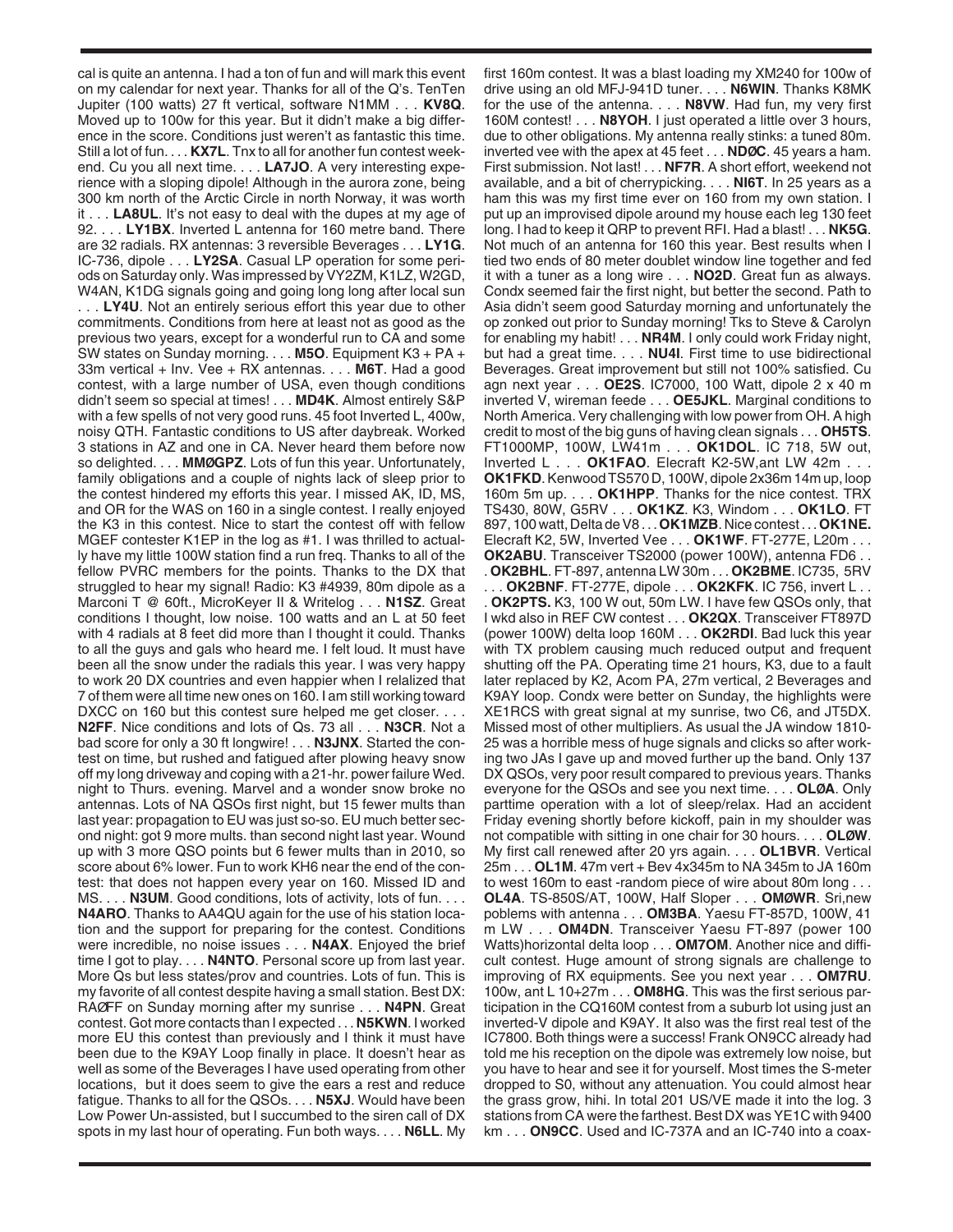ial L-antenna bazooka like with 1 radial for 160m and 2 radials for 80m, elevated. For a while also used an ALS-600 PA with max 300 watts output. . . . **OV3X**. Elecraft K3, 100W, 80m vertical loop . . . **OZ3SM**. IcomIC-7400, Inverted L . . . **OZ5UR**. Too many stations with heavy (deliberate) click . . . **OZ7YY**. Only using the 80m dipole. . . . **PAØMIR**. Elecraft K3, output 5W, end fed wire, 80m long. . . . **PAØRBO.**Enjoyed this contest very much and worked 29 states, tnx and 73! . . . **PA1HR**. What can you do on 160 wd dipole es 100 watts. 73, PA3M . . . **PA3AM**. Our yearly two men on a mission event brought us what we hoped for. Despite the fact that we found our radial system and all Beverages sabotaged the 2nd night we made a satifying result. Although workload and the flu were not the best preparation for this "little sleep much fun" contest we sure had a great time again. 73 PA3EWP & PA1AW . . . **PI4COM**. The fourth Multi-Op by 'ND and 'WTS in this contest from the PJ2T Signal Point station. Our score is up a bit over last year, but not quite as good as in 2009 or 2007, falling short of 2M points. We met our QSO goals, but fell short of the DXCC country goals. The European pileups were not as loud nor as deep as in recent years. The K3 keeps proving itself in battle from the noisy environs of 12-degrees North of the Equator. Our three on-site CW Skimmers kept us on top of pop-up multipliers and new stations! . . . **PJ2T.** TNX 73! . . . **R1DM**. TNX to all . . . **R3DX**. FT-950, LW-80m 20 35mH . . . **R3VA.** TNX fer contest! 73! . . . **R3ZV**. FT2000 inverted Vee . . . **R4WT**. Rig Elecraft K2, ant LW . . . **R7FO**. IC-756PROIII, Delta Loop . . . **R9UG**. Yaesu FT-920, dipole . . . **RA1TV**. FT-817ND, LW 83 m . . . **RA2FB**. 73! . . . **RA4S**. 73! . . . **RA6XB.** Rig R399, 150W, MIXW2, ant DL160. All thanks for contest. CUL 73 . . . **RD3DS**. 73 and CU next year. Rig 100 VT; Delta 160m . . . **RD3FI**. TS-570D, 5watts, LW 77m . . . **RD9CX**. 73 . . . **RJ3A**. Good Contest . . . **RK4HYT**. 73! . . . **RK9CYA**. Technical support by RK3AD . . . **RL3A**. Pwr 100W, ant Rhomb-80m, my best 73! . . . **RN2FQ**. GL! . . . **RN3ZR**. Mni tnx for nice Contest! . . . **RO2E**. Nice contest! Thanks to CQ magazine! . . . **RT3M**. IC-756 PRO-2, inverted V,Ameritron AL-811H . . . **RT3N**. Tnx for good contest . . . **RU4AA**. Good contest! See you in the next year! . . . **RV3LO**. FT-920, DL2KQ, 1 KW . . . **RV4CT**. ICOM 7800, power 5 watts, ant LW 40m . . . **RW3AI**. TS-480 Delta-160 up 15m, 5W . . . **RW3XS**. Yausu FT-1000MP, GP . . . **RX3DBH**. Nice condx Sunday morning. Easy working Caribbeans; KV4FZ , C6AGU, PJ2T, P49V, WP3C, FM/F5LGE and several new states. First time we make over 1000 . . . **RX9CAZ**. 73! . . . **RY9C**. Unfortunately, in the northern conditions there is almost no longdistance propagation now . . . **RZ1OK**. Worked under 50 watts with ballon elevated 40 meters long vertical. Conditions were . **S53AR.** FT1000MP, LayzQuad@6–10m ABG . . . **S57C**. MARK V + PA; loop . . . **S57M.** RTX IC-7400 100W, 43m base loaded Inv L 8m up, MIXW 2.19 . . . **S57OWA**. Icom IC-7000, 75 W. Multiband dipole for 80, 6 m! Very high SWR. It shouldn't be possible. HI . . . **SF3A**. First time for me with K3. Very interesting! . . . **SM5CJW**. TRX K3, PA 1k, ant Inv V . . . **SO6T**. TS850SAT long wire 42m only . . . **SO9G**. FT1000MP + PA 500 w, dipole . . . **SP2GJV**. IC-765+SB-220,INV "L". I had great pleasure to operate only 11h in this contest. . . . **SP3GTS**. TS-520SE, dipole . . . **SP4AVG**. Rig 4.8W output, Inv V . . . **SP4GFG**. IC706MKIIG, W3DZZ, 73 ft . . . **SP5BMU**. Alinco DX70TH, 100W TX Antenna Inverted V (V19m + H23m) + 24 Radials (24.5m each), RX Antennas Beverages: 114m NW, Reversible 176m W-E, Laptop Dell . . . **SP5CJY**. Just tried new antenna, extended W3DZZ. Worked fine, but QRP on 160m is very hard. Worked VY2ZM as a greatest QSO. . . . **SP5DDJ**. TRX Kenwood TS-850S, pwr 100 W, ant delta loop 84 m, since 19571973 SP2LV, from 1997 SP6LV, age 79 . . . **SP6LV**. FT-2000, 100, G5RV . . . **SP7MFR**. FT2000, GP 40-6m, LW80/40m . . . **SP9BGS**. Fb contest. GL . . . **SP9JZT**. TRX IC 735 80W, Inv V for 80m . . . **SP9MDY**. Vertical antenna 15 m toploaded, Auto tuner 5M2 by SV1NL, Elecraft K2/100, Linear 2XQB4/1100 home made . . . **SV1GRD**. First three hours produced 473 QSOs,

the last 7 hours produced 200! Considering I had short vertical, the score seems quite good, but rain on Sunday morning caused high QRN and I had to quit operating just prior to my sunrise. It is visible on USA mults, not a single W6/7 worked. I also had to limit second VFO usage due to high risk of losing run freq. Thanks to T70A for hosting me again (9A3A/E73A). . . . **T70A**. Against all odds I ran 100W mobile to a 4.8m whip, calculated radiated power equal to 2.5 watts! And this on a narrow band packed with superstations, prone to QRM, QSB and QRN, not to mention heavy Aurora absorption up here at 64 degrees north. The result surprised me, 172 QSOs (after sanitization) where only 3 were with my own country, 42 DXCC entities in 9 CQ zones and 13 sections in North America. The logger calculated total ON time as 10 hours 34 mins, although from my family's point of view I was gone the whole of Saturday and Sunday nights. Save for one QSO, I totally neglected the Sunday evening. Parking near the ocean made all the difference. Conditions were quite good compared to the majority of previous attempts at 160 m contests, mainly years ago. . . . **TF3DX/M**. Very fine and fun to operate . . . **TF3SG**. TF4X – 2011 CQWW 160M CW. In early December, 2010, TF4M (Thor) contacted me about doing the ARRL 160M Contest from his station near Bildudalur, Iceland. The first thing we did when arriving here two days before the contest was to get a tour of the antennas. They are amazing, to say the least. But I was here for the 160M contest and that was a different set of antennas. Thor has installed a vertical transmitting antenna that he calls the "Arc." Just as impressive is the receiving setup. Thor has installed four reversible Beverages for the major directions. I just reviewed the spots for the contest and found that many spots said that I had "good ears." The only confusing factor of hearing so well is that sometimes we did not have transmitting conditions to an area that I was hearing quite well. So I used a K3 in diversity mode for practically all of the contest. Operating this contest somewhere other than the USA is a real education for me. The band seemed always open to Europe even hours after European sunrise. The USA and other parts of the world were a different matter. I had hoped that the spots would bring lots of USA QSOs, but there were not many callers. One of the surprises was hearing and working J28AA in zone 37. Thor had said before the contest that he only needed zone 37 to complete his 160M WAZ. Two other QSOs come to mind, having VP8ORK answer my CQ and later, having KH2/N2NL answer my CQ. I worked a couple of Jas, not nearly as many as I expexted. It was a pleasure to operate from Thor's station. Thor is an excellent cook and introduced us to many of the traditional Icelandic dishes and treats. This was truly an adventure. 73, Richard, TF/K5NA . . . **TF4X**. 73! . . . **UAØOD**. IC-735, 80W, Inv V local QRM & QRN! . . . **UAØSBQ**. ICOM-718, DELTA 160m . . . **UA1CUR**. RIG(s): 1 kw; ANTENNA(s): GP . . . **UA3LAR**. Cool contest. . . . **UA4CCG**. FT-1000MP, 160/80/40m Vertical, 10/15/20m 4/4/3ele-quads . . . **UA4FCO**. 73 TNX . . . **UA4HIP**. FT-950, W3DZZ-160 . . . **UA4NC**. FT920, dipole . . . **UA6HFI**. 73! . . . **UA6HRX**. FT-2000, Schleif dipole, Delta Loop . . . **UA9CBM**. FT-1000Mark5; Quad, Gp . . . **UA9TF**. Thanks for the nice contest . . . **UN1F**. Radio: ICOM IC-756 PRO, 100W, Antennas: GP . . . **UN9GD**. IC-7400; Vertical . . . **UR2VA**. RIG(s): UA1FA QRP; DELTA 85m . . . **UR4IGP**. TS 870S; Cushcraft A3S, dipole, GP . . . **UR5EPG**. TS-870S; PA 3 x GU50; IN.V. . . . **UR8RF**. 5 Wtts . . . **US6CQ**. P = 95 watts . . . **UT2HM**. 100w, GP-18m . . . **UT2LU**. FT-100' ant Delta . . . **UT3EK**. RIG: HM-TRCVR + PA 80w, dipole . . . **UT4PR**. 73! . . . **UT7QB**. TS850S; Inv.V . . . **UT7VR**. FT817, 5W, Dipole . . . **UU7JR**.FT 920; Dipole . . . **UX3IA**. Good contest . . . **UX4E**. Only an hour, bands sounded good. First KH on my narrow Butternut . . . **VA3EC**. K2, 5w, 1/4-wave wire at 20ft. Tnx for working a weak signal. . . . **VA3RKM**. Thanks to the contest organizers and participants for a great contest. . . . **VE1ZA**. Thanks for this great contest. FT-950 + AL-811H + Palstar AT2K + Winkeyer USB. Ant was a 16 feet high dipole folded to fit the place . . . **VE2EZD**. Conditions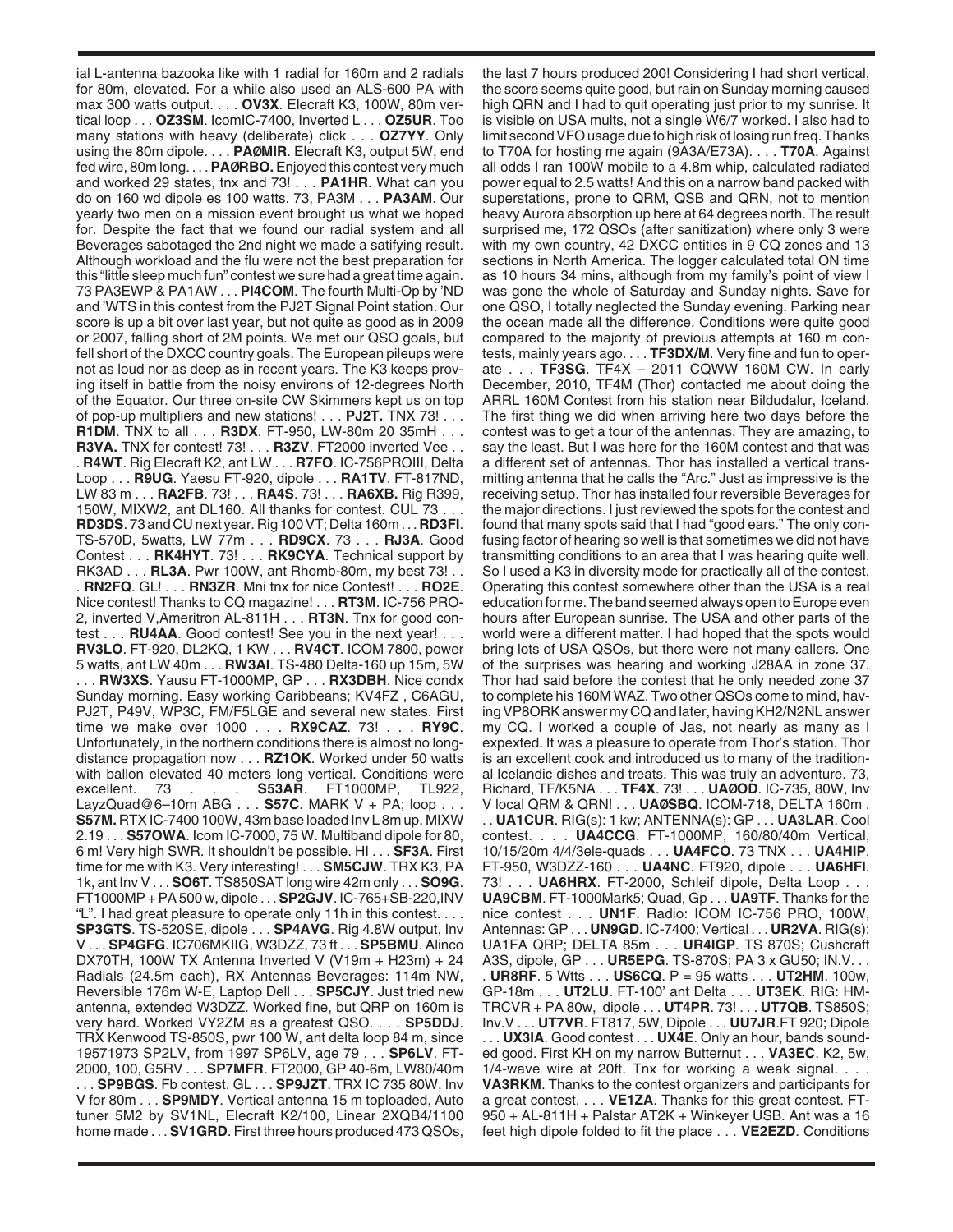were much poorer than last year and so was my score! However, this was the first time this 160m season in which I was able to hear and work . . . **VE3GFN**. I only had just over 6 hours to participate in the contest. The equipment used was a Wilderness Radio Sierra at 5 watts and my antenna was a Windom, up 40 feet. . . . **VE3MO**. 746pro, SDR-IQ, 800W amp; INV-L . . . **VE5UF**. NO European opening for me at all! . . . **VE6SV**. I enjoyed working a 100 contacts and giving out our hard to work state of ND. I worked stations anytime I passed the radio . . . **WØCZ**. Fun contest and propagation pretty much cooperated. First CW contest since getting a K3 and P3 combo. The P3 panadapter really helped finding the weak ones nestled between all the biggies. . . . **WØEB**. Good conditions for NA on Friday night and worked49 states; got SC on Saturday evening, and DC fora bonus. Wkd 25 DX stations, including 15 EU which is good for my LP station . . . **WØETT**. Great band, great activity. FTdx5000 and inverted . **W1END**. Condx were not great. Used SD software . . . **W1VIV**. Power category split between low and high power needs to be moved up from 150 watts to 200 watts to accommodate 200 watt transceivers. Running 200 watts in the High Power Category is tough sledding for competition listings. Thanks. . . . **W1XT**. Location on Barnagat Bay near West Creek, NJ, 20 miles north of Atlantic City. Run Position . . . K3 for TX, a second K3 RX only, Alpha 91B, 1.5 KW Mult . . . **W2GD**. 15 Hour 18 Minutes operating time. . . . **W2HTI**. The K9AY RX antenna was working well this weekend. It was better copy on almost all signals. Have a noise source in the south east and north east that is causing new problems the RX antenna . . . **W4KAZ**. I guess it was because I was running low power but it seemed that people transmitted more than they listened. I enjoyed it very much. Hope to do it again . . . **W4TKI**. My first contacts ever in any mode on 160 meters. N3ZN Z9 key, no auto keyer & copy by ear. SD contest software worked great, simple & accurate. . . . **W5CO**. First time, enjoyed it . . . **W5GFI**. Signals were somewhat weaker and the activity was less than the last CQ-160 CW contest I was in in 2006. That night was a "wall-to-wall" signal night and you had to WAIT if you wanted to settle down on a CQ frequency! I still had a lot of fun considering my poor antenna! My XYL had a stroke in 2007 and I haven't been able to do much ham radio wise until now. Hope to be back next year with a better and rip roaring time! To me this is one of the mostr worthwhile "tests" that is done except some of the QRP ones which are always a BIG challenge . . . **W5TVW**. Inverted L @ 90 feet with elevated radials (4),  $XCVR = K3$ ,  $AMP = Alpha 9500$ . Put up a Beverage (600' at 5') but the inverted L was always better on receive . . . **W6DR**. This 2011 CQ 160m contest marks (almost exactly) the tenth anniversary of the passing of Bill Orr, W6SAI. Bill, wish you could still be with us to work the contest personally, and hope the W6SAI showing this year meets with your approval. You would be proud that an American-made radio, a Ten Tec OMNI V, sure did its part and performed admirably! . . . **W6SAI**. Great contest and liked the conditions that made some good Euro openings this far west. . . . **W6XI**. Put up half wave inverted Vee as normal MA160V was already packed for a trip to T30. Worked 3 new countries with the Vee. So seems to work quite well. . . . **W7YAQ**. I only had a couple of hours to play radio. I sure did cram in a lot of fun in less that two hours! . . . **W8AF**. I am not a CW operator so any time I have three QSOs, great, but 42 WOW! . . . **W8KNO**. My First CW contest ever. This was FUN! . . . **W9NU**. Very good condtions to Europe made this one memorable. . . . **W9RE**. First contest using my inverted L. 318 contacts, 13 DX and 47 states . . . **WA3IIA.** Excellent conditions! . . . **WA7LT.** This is my first year on 160 though licensed since 1963. I built a 'short' helical vertical (about 25' tall) and had a ball. With 100 watts and five radials, I worked 44 states. Based on a list of high power stations participating in 2009, over 93% of the stations worked were probably high power. . . . **WB5KIA**. The day 2 "spot light " opening to Europe was fantastic followed by a nice JA opening. This is what makes you come back for more! . . .

**WD5COV**. Wow, big signals from the West Coast into Indiana. Just worked a few hours of the contest and mainly focused on working stations out West in order to evaluate my new 20 sq-ft loop in shack with W1FB preamp as RX antenna and was was very pleased with the results. Transmitter was Kenwood TS-180s, and TX antenna was 53 foot base loaded vertical with 48 ground radials. Lots of fun, and very pleased to see some really nice band conditions which also enabled me to work 8 DX stations from my modest station. . . . **WD8DSB**. I didn't get on at all Friday night. I moved my Pixel Technologies receiving loop from the ground to the top of the mast on my tower. It seemed to perform well up there. It was hearing as well as my transmit antenna but with less noise. Over 425 Q's in a little over 9 hours is pretty good for my small station. Ran into a lot of old friends and as always, had a great time. Running a K3 into a Tokyo Hy-Power HL-1.5KFX at about 750 watts. Transmit antenna is a Bazooka. Thanks for all the contacts. 73 . . . **WF4W**. Yaesu FT450, LDG Auto Tuner, <100 Watts to 125' wire . . . **WI4R**. 1st. time 160 QRP. It was tooth and nail but I loved it! . . . **WK4W**. Logged onto spotting network for VP8ORK on 40 & 80. So category is SO LP Assisted, never used for the 160 contest. . . . **WL7E/W7**. My first CW contest with this call. My old call W7JDE didn't work out well on CW probably because it ended in DE. Much better conditions this time compared to the ARRL 160 contest last month. Didn't work all sections but was able to punch out a lot of them. The highlight of the contest was working the azores. Have to use low power here as my antenna really stinks and the impedance transformation is extreme. I have to retune the antenna tuner about every 10kHz to keep the vswr down to a reasonable level. Maybe next time I will get more wire up. I thought about loading up the chain link fence but since 160 meters is so low in frequency, just above what you can hear, doing this would probably get all the dogs in the county barking :-) . . . **WO7V**. Midnight opening to EU Saturday night was like someone throwing a switch. Don't know if it was propagation or local QRN stopping . . . **WO9S**. Still need AK, HI, and WV for Worked All States on 160m CW; never heard them. My antenna pattern is very weak to the west. I had a number of European stations in the test who copied my partial call, but other stations kept calling on top of me and wouldn't let us finish our exchange. Hoping I can put up a better antenna for the band by next fall. . . . **WQ9T**. 600 W to a 100' balloon vertical . . . **WX7G**. Just playing this weekend with some new CW audio processing projects. Where was Idaho? Missed it for a weekend 160m W.A.S. . . . Hopefully next year . . . **WX9U**. This was a tough contest. 12 hours seat time and only 7 QSOs. All EU big guns were called for hours and only 7 heard me. 100 watts and a low dipole are not the way to go. Called it quits the last night. . . . **XT2RJA.** Succes for CQ WW 160 Meter Contest 2011 . . . **YB3XM**. My antenna was broken in the day-2 morning by strong wind :-(( . . . **YC1COZ**. Antenna : K6MM Helical, ICOM IC-751A, power 100 watts . . . **YC2LEV**. IC-751, Inv Vee @ 10m AGL . . . **YL2PN**. 73! . . . **YO2GL**. After ten years in row of CQ160m CW, now just a checklog...73 Szigy . . . **YO2IS**. FT897D, 100W, LW 160m . . . **YO5DAS**. FT 857D . . . **YO5OET/QRP**. Rig TS-870S and 27m LW antenna, 15m high. . . . **YO5OHO**. Nice contest! Is the first time when i activate 160m band, for sure I will do that again!. 73! . . . **YO8RIJ**. 2011 edition was the first CQ WW CW 160m contest in which I participated. My target was a 800 QSO or 300k points. Target was reached. I worked only 19 hours, but the result pleased me: 13 new DXCC are very helpful for my 160m DXCC certificate. Best 73, Dan YO9FN /YR9F . . . **YR9F**. IC-746 PRO, 90 W, INV-L (8 RADIALS) . . . **YT1V**. YAESU FT-990 Ant. Dipole . . . **YU7DP**. Thanks to all concerned in running the contest. . . . **ZC4LI**.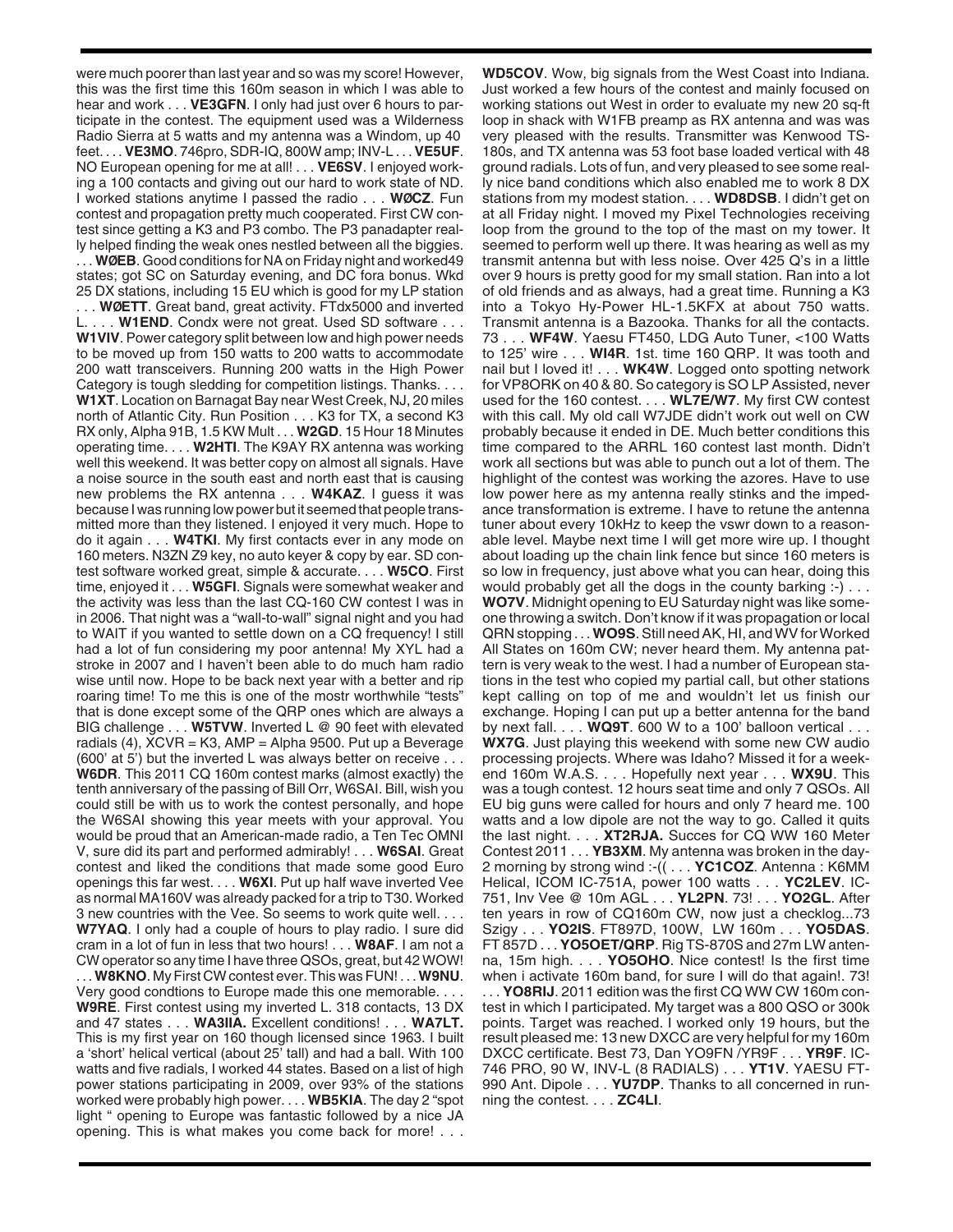## **SSB**

Testing first Beverage at this location. Barely warming any clouds with 100 watts into a low dipole. Now I know what the opposite of an alligator is. . . . **AD4L**. In low power I felt as small as a cat in a jungle flood of crocodiles, lions, and dinosaurs. Vertical 24m to 2000m of height, alone with my radio and you. Thank you, 73 . . . **C31CT**. Most of the time we had extreme QRM on our vertical antenna because of high static noise. . . . **DFØBV**. 1st time not bad. Didn`t have much time, maybe next year. . . . **DF4PD**. Only 50 Watts on matched short wire . . . **DG3FK**. QRP 5 W from FT817 via tuner Z11 and additional inductivity to an off-centerfed wire, 8m high, 21m long. Again it was a hard job to make a few QSOs with the strongest stations heard. Thanks for their patience and to the organizer. . . . **DJ3GE**. Unfortunately only few State-Side stations looked for Europe on Sunday morning. It is so frustrating not working them when they are so strong on a simple 500ft long Beverage. . . . **DJ5AN**. Only a test for 1 hour . . . **DJ6TK**. 100W out, dipole . . . **DKØDK**. Better results as last

year . . . **DKØEE**. Yaesu FT1000MP; LW ; 400W . . . **DK2AT**. Just playing around a bit on Sunday. . . . **DK5TX**. Sorry I could not use my full size winter antenna, but 2x20m dipole is too small.

. . . **DK7AN**. Yaesu FT-450 Tuner, Yaesu FC-102 Loop, 164 Meter Umfang . . . **DL4ZA**. My tks ufb ops good heart . . . **DL5ZL**. I worked with a IC7000 and only 80W on a dipole . . . **DL6MAO**. Nice contest again, this year with low power. Thanks all for the nice contacts. Cu next year! . . . **DL7UMK**. Just a game but hard to work in a overheated band. Surprised about the good ears of DX operators. Caos in EU on the qrg. 73 de Olaf

DL7CX/DM7C . . . **DM7C**. Hard work but much fun . . . **DO6MBA**. Good condition with Europe and USA, good turnout and it is our firstforay into single band of 160m. We tested the new single band antenna Spiderbeam. Thank you and we listen ED9NA 73 .. . . . **ED9N**A. Tnx everyone for Qs! We do better than we expecting. Condx was very bad first night, but a get a bit better second. First time in CQ 160 have been called by ZL3IX (tnx!). Always get JT1CO, but not a sight this year. Can't catch W3DQ in DC and VT. Worst thing: crazy zoo on OD5O and Z35. Everyone calling and nobody even try to listen. After 10 min listen to this zoo heard only: QRZ??? de OD5O. Anyway enjoy this contest as usual! . . . **EI7M**. TNX for FB contest . . . **ER2RM**. 73! **EW8DX**. Didn't do late shift after 12 o'clock. Goof fun work-

ing EU in daylight . . . **G3R**. Thanks to all stations for a fun contest! . . . **G7DDN**. 1st ever topband contest. Had a great time . .

. **G7WBX**. Once again top band was bursting at the seams from top to bottom with the best of the best battling to be heard above the noise. Nice to work so many polite stations who apologise when asking for repeats of my mediocre signal. A true gentle persons' band ! 73s and can't wait! . . . **GM4UBJ**. Seemed much busier this year. Stations spread out much better across the whole band too. Station here . . . FT2000 into a 1/4 wave vertical for 160. . . . **GM6NX**. Best ever score and first ever US contact! . . . **GW4EVX**. Sloper 160m, FT1000MP, 100W . . . **HA1FF**. ICOM756PRO 100w, dipole . . . **HA6NL**. Rig: FT-990, Ant: Vertical (28m), Rx ant: EWE . . . **HA8BE**. Lot of background noise across the band this year, perhaps due to a PLC or some such devilry. Anyway we had fun like all the other times . . . **HB9CXZ**. Nice Contest! Good improvements to last time. Cu in the next contests! . . . **HB9EE**. Kenwood TS-570 D(G), 100w, wire, 25m . . . **HB9SVT**. YAESU FT-2000 . . . **IØBJV**. Agn change in RX antennas, now new Beverages (tot 4), and may be better in next test, Not assisted, no helped from anyone, no PCLf . . . **I4FYF**. Extreme hard working QRP on 160!! . . . **IH9YMC**. Always fascinating to participate in this contest, 73 . . . **IK2AQZ**. Too hard with single wire without antenna receiver . . . **IR8R**. WOW! What an effort! and cold! ;-) It's been a great experience! It's the first time I participate in this contest but certainly very hard to be redone! Worked most stations looking for! I had my moment of glory but it is very difficult to keep attendance above all, because not having exceptional radio filters, interference and noise was enormous. Probably did not hear someone responded to my call! The only antenna "serious" for the reception I did it by sending out! It was a serious lack of antennas. I used "new" for the receipt of the wire fence, should read! Huh huh huh! In this way managed to pull off some very weak signal stations. I connected also because few Americans ans was not able to stay awake when they began to arrive. I was very tired due to other commitments. Yaesu FT 450 AT, Ameritron AL 811HXCE, 500w, Antenna TX Inverted "L", Antenna rx Flag . . . **IT9DFI**. YAESU FT 897, 100 W, INV V dipole . . . **IT9VCE**. FT817 (5 watts), inverted V trap dipole . . . **IV3AOL**. 73! . . . **JT1DA**. MY first try at 160M contest, Had a bad cold, so couldn't operate long . . . **KØNEB.** Handed out "MS" for 8.5 hours. It was great fun! . . . **K2FF**. S-9 + noise level during contest, so missed weak stations! . . . **K3TC**. "Operating QRP is always a huge challenge on 160m SSB!" . .

. **K3TW/4**. Very nice and fun and the K3 made things smooooth. . . . **K5LAD**. 7.5 hours official operating time, real time about 6 hours. Just wanted to see what QRP would do on SSB, which is not much. "Good job" to the 4 Europeans who were able to hear me. . . . **K5RX**. Only 2 hours of operation. Conditions seemed good. . . . **K5ZD**. Rough, but fun. . . . **K6CSL**. My first try at 160 after 35 years. Much QRN but had a great time . . . **K7JAN**. Nice to hang out near the top of the band and give out Oregon. . . . **K7RAT**. Love this contest!! . . . **K8MCN**. Only operated about one hour mobile, but conditions were good. Good contest. . . . **K9GAJ/M**. Had to put up 160m ant on Saturday in trees. 75m vert-dipole not gud Fri. Always enjoy CQ160 SSB contest. . . . **K9IDQ**. Very little DX heard. Activity seemed down on Saturday. Band conditions seemed to mostly be fair to good, better Friday . . . **K9MMS**. Biggest bummer: Finding out my "gimmik" antenna matching capacitor was failing at power above 500 watts PEP out. Biggest thrill: Working CN2A . . . **K9WN**. Best SSB contest score for me so far . . . **K9WWT**. 90 watts, full wave loop at 55', one pennant rx antenna pointing south, Maybe a bigger effort next year! . . . **KD3HN**. Casual opr, much noise, snowing all weekend and blowing. . . . **KD7DCR**. Homebrew 25 ft linear loaded vertical, homebrew 25 ft linear loaded vertical with 30 ft long sloper. Pwr . . . 100 watts. Haven't worked much 160m phone since I live in the Houston metro area and don't have space for a big antenna. Hrd EU, AF and AK for first time on 160m. It was easier to work DX stations than local Houston ones. That was not usually the case before. . . . **KE5LQ**. Great operators out there, fun contest, I need better antennas! . . . **KF7TY**. Conditions the first night were excellent. Heavy snow the second night caused high noise levels even on my beverage antennas. Non-insulated electric fence wire doesn't sag but there is a trade off regarding surface generated static) WAS except VT; for Canada, miissed all the eastern provinces except VE1ZZ. Lots of VE4s and VE6s this year but not a single VE5 heard! I heard D4C but could not crack the east coast wall. Was hoping for VK/ZL but alas none heard. Many JA and HL heard on CW but a RWØ was my only Asia. Great fun. Best 73 to all . . . **KG7H**. Worked several new states for 160M WAS. . . . **KG9Z**. 410 cnts, 993 pnts, 60 mults, missed RI, VT, DE, DC, SD, worked LU2 and CN2 . . . **KI7M**. Couple of hour operation only. Noticed that band been noisy at this end. Just a simple dipole antenna and 100 watts. Need to look for a simple receive antenna (no space for Beverage). . . . **KP2DX**. Got delayed on getting started on time on Friday, but when I did get on I thought conditions were quite good. I ran some S&P at the start to pick up anyone I could hear. Later on I headed up to the nose bleed section and began calling. Seems like the runs for me was slow then I would hit a good run. On Friday I was hearing some decent DX but unfortunately they were not hearing me. I worked all states but NV, SD, AK and HI. I need only one LoTW to get WAS on 160 and its NV so its not going to happen this year. Overall this is one of my favorite contest. I ran low power, Flex 5000, and used a 3/8 wave Inverted L on transmit and K9AY for receive. Friday nite here was best for me, Saturday I didn't hear DX very well at all.